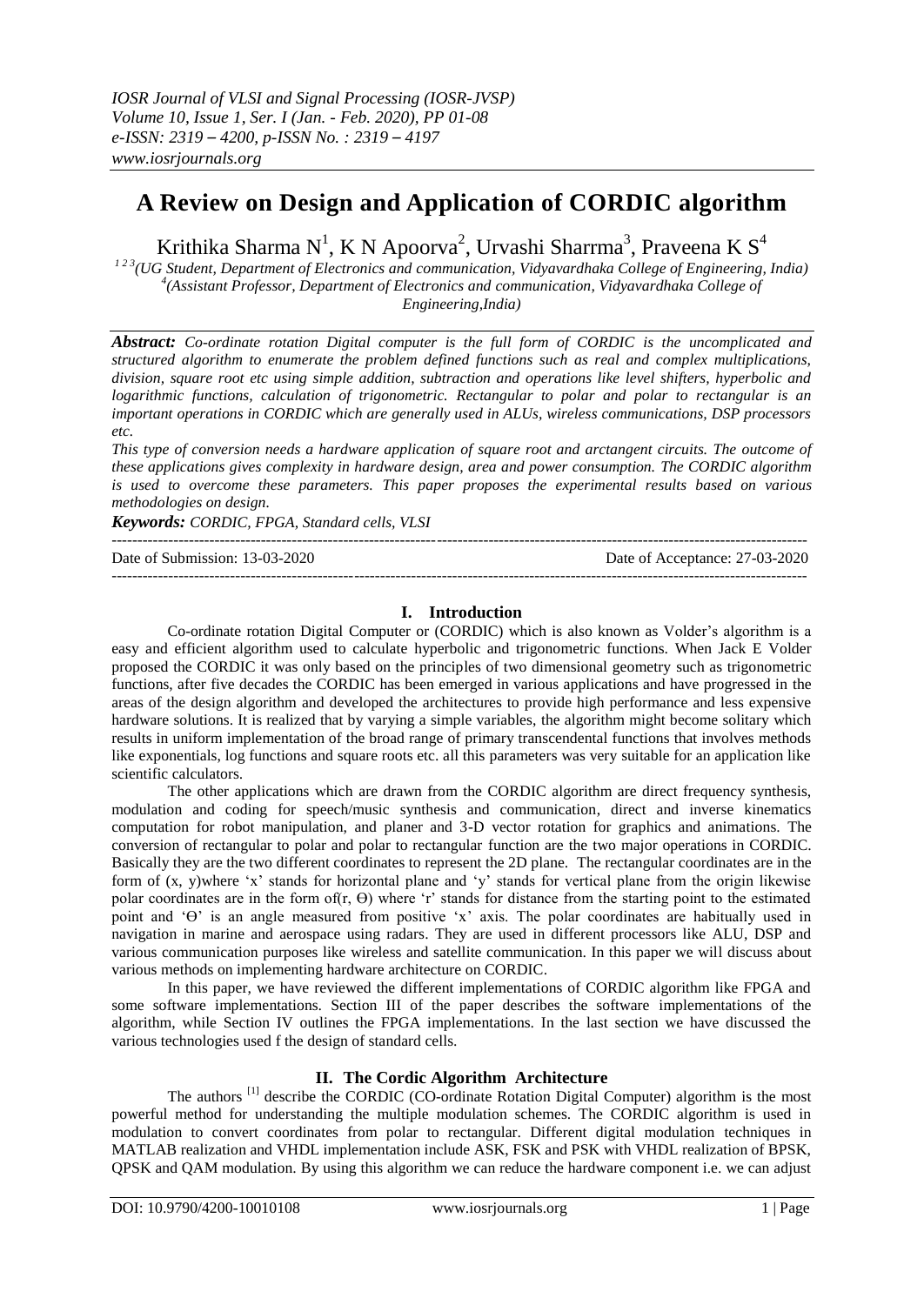the configuration of a single hardware with the only software element changing. The algorithm is a useful tool for phase conversion to sine amplitude. A basic hardware implements CORDIC by repetitive shift add operations.

#### **III. Software Implementation**

For application specific CORDIC processors the most common application is in Digital signal processing for vector rotation. In the paper <sup>[2]</sup>, the design of pipeline architecture is defined based on application-specific CORDIC processor for the computation of Sine and Cosine values. Due to its pipeline architecture, CORDIC's design in circular rotation mode gives high system throughput by reducing latency in each individual pipeline level. Saving area on silicon substrate is important for the design of CORDIC pipeline, which can be accomplished by minimizing the number of micro-rotations.

The synchronizer function is autocorrelation. The autocorrelator is used in wireless communication applications of the fourth generation to detect frames and approximate the carrier frequency. In the OFDM amplifier, CORDIC is efficiently used to measure the frequency offset and to determine the division equation for calculating channels .In the paper <sup>[3]</sup>, by using 130 nm technology, a fast pipeline CORDIC architecture and autocorrelator is designed, implemented and tested. A MATLAB simulation is performed to functional verification before the Verilog HDL coding. Digital signal processing (DSP) has always been driven by advances in DSP applications and very-large-scale (VLSI) technology. This raised many issues with DSP applications deployment. These implementations will meet the DSP systems ' defined real-time sampling rate constraints which require less space and power consumption. Flexibility, high throughput low power and low cost are driving forces for the development of today's VLSI (FPGA / ASIC) based mobile and wireless communications. The OFDM-based WLAN is the next-generation technology, dealing with two small and main components, namely autocorrelation for the synchronization of the received signals and CORDIC for channel estimation computation and OFDM compensation in the wireless receiver.

Several components of the electronic circuit, due to the various factors associated throughout the circuitry, do not get the clock at the same time. For frequency generation and stability the phase locked loop design is very popular. Authors also discussed in a paper <sup>[4]</sup> that describes an all-digital phase locked loop which is one of the PLL models where all the elements used are digital in nature giving it an advantage over FPGA. PLL's all-digital design uses the digital component that is flexible to use and immune to environmental factors such as temperature and parasite capacity. The use of digital components has provided noise immunity, which enhances circuit accuracy and functionality. The ADPLL is used in a wide range of implementations such as wireless communication, device control, biomedical and many other fields, requiring low power, high speed, and less chip area. The designed ADPLL works on accumulator for 100 MHz, 16 bit.

The paper<sup>[2]</sup> discussed the use of CORDIC algorithm in DSP for vector rotation using the pipeline architecture which saves area on the silicon substrate and also gives high throughput. In paper<sup>[3]</sup> the CORDIC algorithm is used in an OFDM amplifier in which also saved significant area and power which are the main constraints in VLSI technology. Paper  $[4]$  gave the software implementation of CORDIC in the fields like wireless communication, monitoring and biomedical applications.

With these advantages there are also drawbacks to the software implementation of CORDIC. With the implementation for DSP, the algorithm must follow an imposed sampling rate and must also save space and power along with it. Thus to make this possible FPGA implementation was introduced to lower the cost and power consumption.

#### **IV. FPGA Implementation**

The Hough Transform (HT) is seen to be employed commonly in image processing or in pattern recognition, such as circles with arcs, ellipses as well as other forms. The authors [5] proposed architecture for straight line detection, implemented on FPGA computers, uses both the gradient algorithm and CORDIC. To minimize the amount of equations, the gradient was implemented to allow less time and the CORDIC algorithm has been utilized to make the operators less complicated. Increasing the number of samples will increase performance, and will also down the rate of processing.

The paper <sup>[6]</sup> discussed CORDIC rotator which is built using pipelined architecture. It has a unit controller to control data sequence and give output. A CORDIC operates in 2 main modes: rotation and vectoring. In rotation mode, the input vector is rotated by a vector angle while in vectoring; the inputs are rotated along x-axis recording the amount of rotation. This model is simulated to transform 1024 data (1K) from Cartesian domain to polar domain and vice versa. The output data is compared with the initial data to find the error data. Advantages of pipelined architecture is that it has high throughput, uses less memory to store angle values, free from looping iteration and zero delay. The pipelined CORDIC was implemented in FPGA ALTERA cycling and the design worked at 81.31 MHz with a minimum error value of 0.05. A time and area efficient CORDIC algorithm is designed by properly choosing the approximation of Taylor series which meets the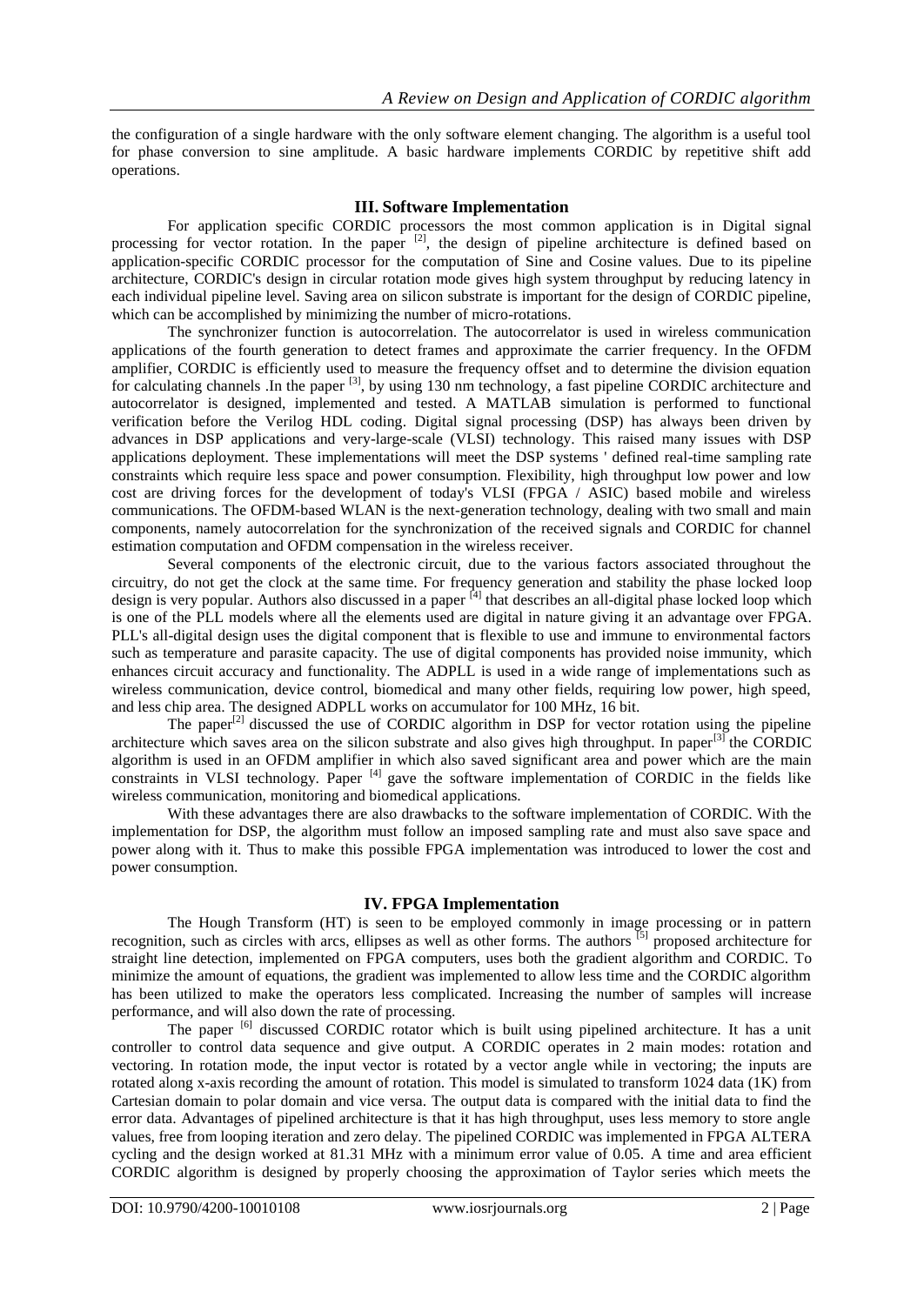required range of convergence (RoC).The area, latency requirements and accuracy is achieved by manipulating the iterations in the series.

The algorithm designed by the authors  $^{[7]}$  has lower complexity when compared to other available scaling free algorithms which require expansion of RoC over the whole coordinate space. Here the rotational CORDIC mode follows the following some steps. To avoid scaling function, we use sine and cosine function of Taylor series and selecting a proper RoC depending on the values of approximation values of Taylor series. The designed CORDIC algorithm has a low slice delay of 17% with more slice consumption penalty of about 13%. This is implemented in Xilinx Spartan 2E using the code synthesized in Xilinx ISE9.2i.

The architecture designed in the paper <sup>[8]</sup> is mainly for Attitude determination in satellites using some and cosine functions. The attitude determination system involves higher accuracy which is important for finding point accuracy. The proposed CORDIC approach is faster when compared to the on-chip software installed in satellites with FPGA implementation. The sine and cosine values are considered as integer values and use two's complement for representation for MSB of angle for rotation. Before this, the multiplication factor is multiplied to avoid the use of multipliers. The architecture consists of a clock which makes is a sequential system with required shifts in the clock cycles using barrel shifters. It consist of MUX, adders/subtractors, registers which are coordinated using a control unit which produce a look up table after processing. The RESC and RESET are used for resetting the counter (which count the number of iterations) and the system respectively and SEL for multiplexers. The algorithm was verified using Xilinx ISE 12.1 and implemented on Altera's FPGA. The proposed designed was compared with a C++ program which proved the approach to be 27500 times faster then it. This approach is also used for calculator with good efficiency in area.

The proposed architecture in the paper  $\bar{p}_{j}$  is a combination of parallelism and pipelining method. This processor is speed-area optimized and is applicable for real time operations. The architecture is formed by combining 'K1 computation architecture' and 'unscaled CORDIC architecture'. In this design, we use radix-4 method which in turn reduces the number of iterations when compared to radix-2. This results in a 32 bit output in every 8 clock cycle with the completion of CORDIC rotation in 5 cycles for 16 but precision. Here, the reciprocal of scaling factor (K) is obtained which is then multiplied with unscaled factor in an array multiplier. The output of this multiplier will X and Y co-ordinate scaled versions, each of which will be 32 bits. MATLAB tool is used for processing the algorithm which computes scale factor in parallel with rotation of CORDIC.(n/2) number of clock cycles are required for the computation for 32 bit output accuracy which defines the latency and the power consumption at 56.96 MHz(operating frequency) is measured to be 380mW using Power software tool. Thus with the help of the proposed design, speed area optimized architecture is obtained. XILINX-FPGA is used for implementing this design which produces a total gate count of 11528.

In another paper the authors<sup>[10]</sup> compare the various CORDIC architecture in terms of throughput and area efficiency which are verified using Spartan -ll FPGA. The CORDIC, being low cost and efficient as various applications like logarithmic, complex number, solution of linear systems, SVD for signal and image processing, scientific computation, etc. The CORDIC algorithm is based on number of iterations of addition/subtraction or shifting process and doesn't involve division or multiplication. The CORDIC operates in 2 modes. In vectoring mode, the input vector is studied in terms of its magnitude and phase. In rotation mode, the angle of the input vector is calculated with respect to X and Y coordinates. The CORDIC rotator usually analyses arctangent, rectangular and polar coordinates and various trigonometric functions.

1) Iterative architecture: This architecture works upon clock signal which processes the data sequentially bit by bit using shift adders and subtractors. The architecture size increases with increase in internal precision. It consists of a control unit which is operated using state machine.

2) Higher Radix: This architecture decreases the time consumption with higher complexity in hardware design.

3) Parallel or Cascaded architecture: This architecture consists of an array of shift adders/subtractors which perform the iteration simultaneously. Its size depends on number of times internal precision. It has a higher throughput and lesser latency when compared to iterative design. It has two major disadvantage of having larger power consumption amount and greater architecture area.

4) Pipelined architecture: This is similar to parallel architecture with the usage of pipelined registers for analyzing continuous data. It has higher frequency on operation then above described designed which proves it to be the most desirable architecture for satellite communication of higher frequencies. The power consumption of the system gradually decreases with increase in clock period. Major disadvantage is larger are due to registers.

In a paper  $[11]$ , a method of reconfigurable CORDIC that operates in both hyperbolic and circular trajectories in vectoring and rotation modes of CORDIC. This is the first ever systematically designed methodology for reconfigurable CORDIC to operate in both the modes for both the trajectories. Reconfigurable CORDIC has higher values of applications in signal processing, robotics, scientific calculations, etc because of its ability to switch between hyperbolic and circular trajectories in both the modes.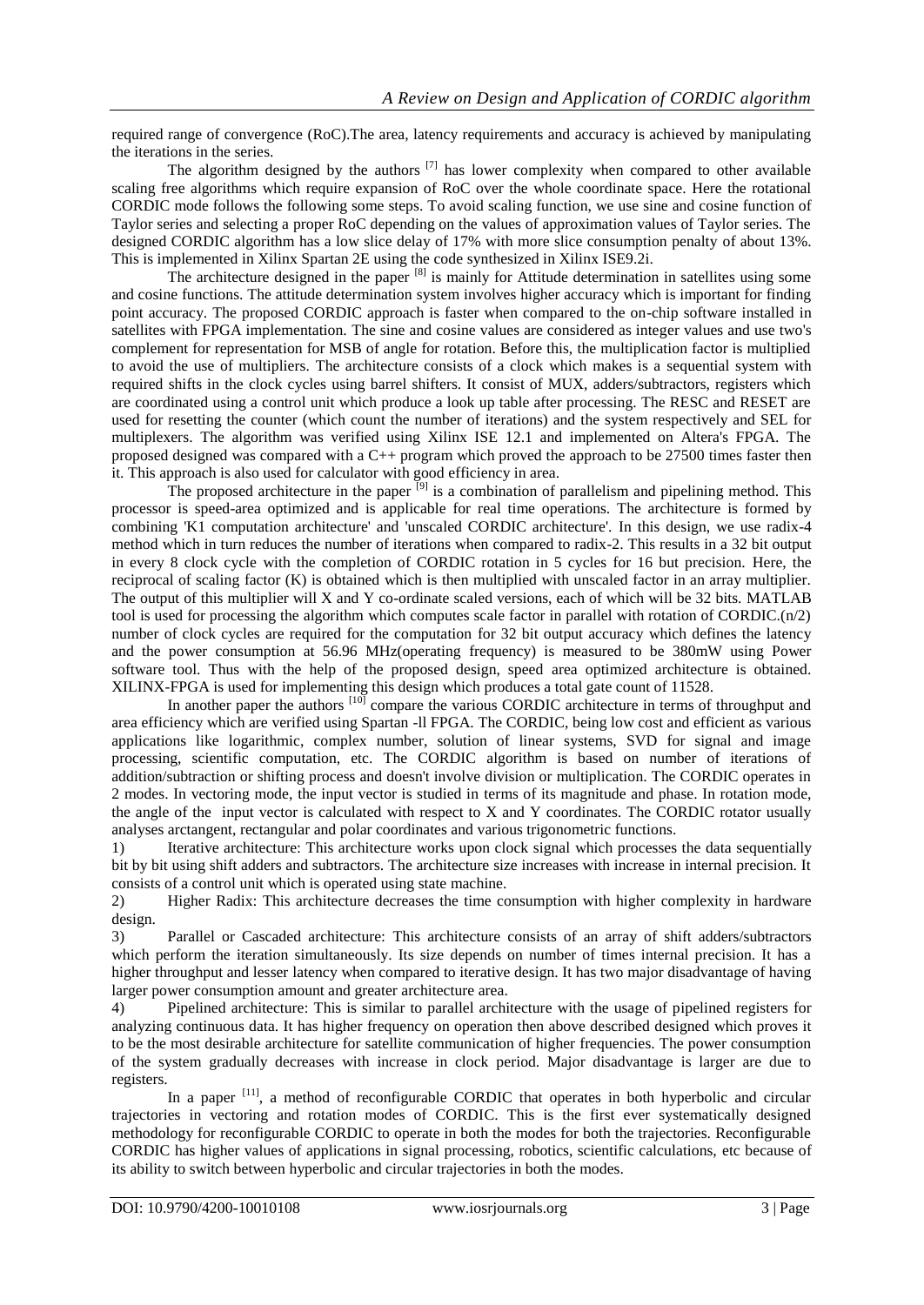The most disadvantageous part of conventional reconfigurable CORDIC is the scaling factor and incompatibility for RoC of both the trajectories.

 Rotation-Mode Reconfigurable CORDIC: This CORDIC consists of 3 main steps, the pre-processing, rotation unit and post-processing. The pre-processing unit keeps a track of the rotation angles of input while the post-processing unit is necessary for swapping the cosine and some values for circular trajectory.

 Reconfigurable Vectoring-Mode CORDIC: This CORDIC makes use of pipelined architecture for processing which results in the output in 8 stages.

 Proposed Generalized Reconfigurable CORDIC: This CORDIC operates in both vectoring and circular mode by choosing the trajectory using a bit signal T.

The designed CORDIC is implemented in Xilinx ISE and the code is written in Verilog. The proposed design saves up to 60% of area when compared to recursive reconfigurable CORDIC. Also the pipelined vectoring and rotation mode CORDIC saves up to 30% -50% of area without any change in operating frequency with respect to reference reconfigurable design.

The method put forward in another paper  $[12]$  is obtained from a single coordinate architecture using FPGA. This algorithm is verified on Virtex-ll and Virtex-E systems which results in larger space when compared to single mode architecture. It is also observed that, if this algorithm is implemented in RTL would result in a larger area with falling throughput. With a little larger increase in the cost of hardware, an algorithm is designed with 3 configurable modes of operations. Optimized design can be developed which would help in saving area at the sequential received point with loss of data rate in signal processing.

This authors also proposes a CORDIC and SVD algorithm in a paper  $[13]$  for hardware implementation which consideration of floating and fixed point logic. These are processed in Xilinx tool with VHDL code. This process involves replication of CORDIC modules for analyzing matrixes in terms of accuracy, allocation of resource and speed. Higher speed and lesser allocation of resources is seen in fixed point method. The advantage of this method helps to obtain a methodology for computations of larger dimensions. This would reduce the independence of complexity.

The paper <sup>[14]</sup> explains about Mixed Scaling Rotation CORDIC algorithm is a combination of scaling Micro-Rotation phases for digital signal processing systems which require high speed and angles in advance because many simple CORDIC algorithms have round off noise. Along with this control and impairment reduction schemes are designed. This design results in Increases, the signal to noise ratio using internal dynamic range. The variance and mean along with first and second order statistical properties are analyzed which shows an enhancement in these properties. The VLSI design structure as a compromise in quantization error performance and complexity of hardware.

The proposed scheme is applied for various processors involving FFT process of different lengths with the help of twiddle factors. This is also applicable for EVD (Eigen value decomposition), SVD (singular value decomposition), etc. Another method has also been proposed called the EEAS that stands for 'Extend Elementary Angle Set' which basically decreases the number of iterations to a larger extend with which the proposed method is being compared with. The major advantage of MSR designed CORDIC is high performance EEAS, Universal Vector Rotational CORDIC Engine, a combination of rotational and scaling operations, decrease in round-off noise and SQNR with smaller variations. The basic parameter of image processing is the rotation of input vector which increases its complexity in real time applications. The process introduced in a paper <sup>[15]</sup> is highly useful in robotic and medical applications.

The main features of image processing are accuracy, precision and speed. The proposed design is a combination of bilinear interpolation and modified CORDIC algorithm in a repetitive and folded method. This method increases RoC area and calculates the scaling factor in parallel rotations. This algorithm is processed in Xilinx FPGA with verilog code showing a lesser complexity, power consumption and area of hardware. The designed method requires only added/subtractors with shifters for computation. Thus it concludes that the proposed method is highly efficient than Xilinx CORDIC core and the throughput of this design can be increased by using parallel methodology.

In a paper <sup>[16]</sup> the authors have also compared the outputs of two FPGAs are compared for processing CORDIC algorithm with increased throughput and speed using pipelined architecture. The cost is calculated depending upon the area occupied. Because of higher speed of FPGAs they are used as co-processors when compared to microprocessors.

Depending on the two modes of the CORDIC, unrolled CORDIC is found to be the highest speed hardware circuit when compared to serial and parallel bit CORDIC. The latency of parallel bit and unrolled CORDIC is count to be n cycles while serial bit has a count of *n×n* cycles. While high-radix CORDIC is slower because of its complexity.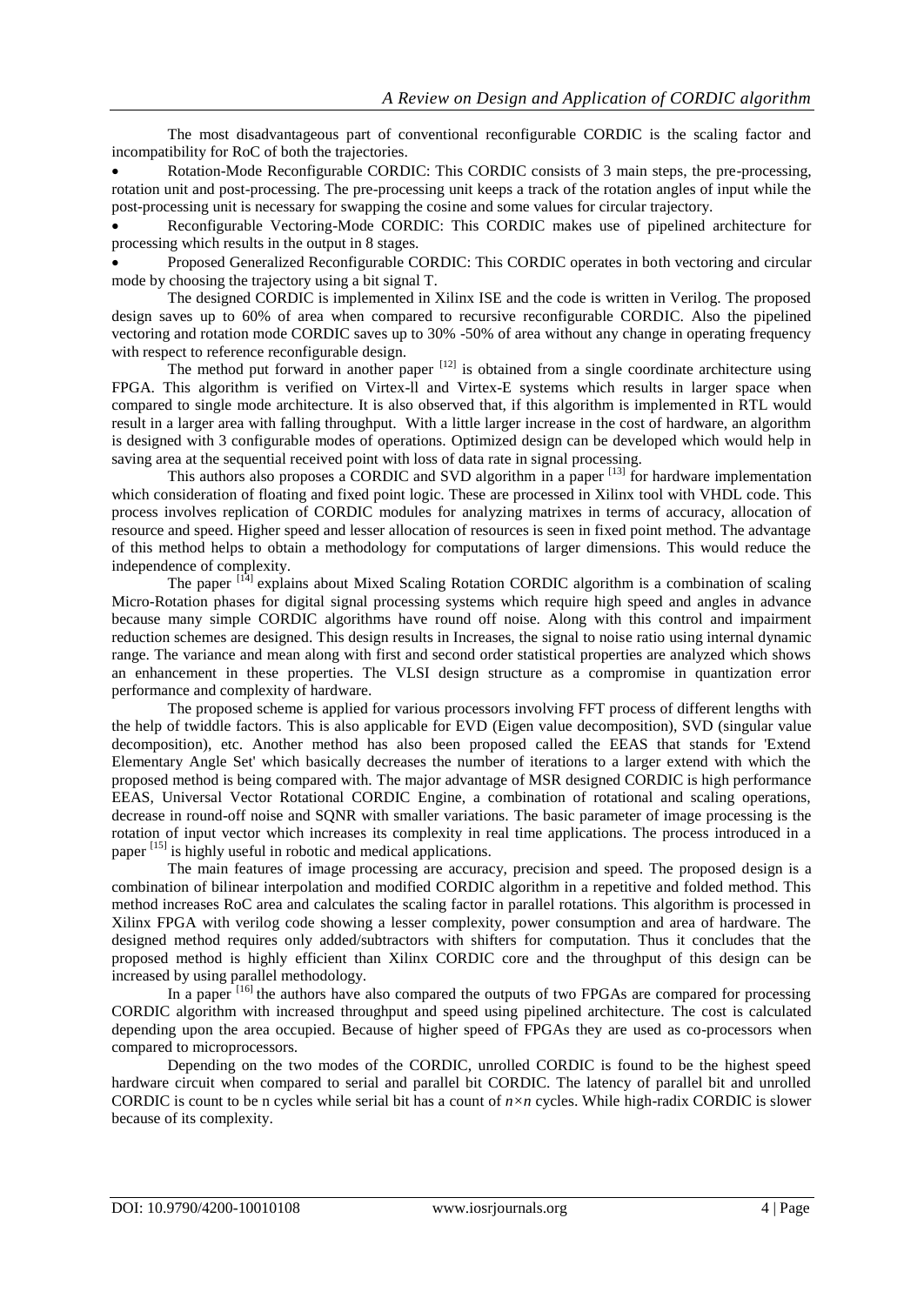### **V. Standard Cell Design**

A standard cell library consists of cells with many templates which differ in area, driving capabilities, intrinsic delay, and capacitive loading. A logical circuit is designed using the best template which reduces the area of the cells and the delay.

The algorithm developed by the authors  $[17]$  in the paper helps in effective selection of the standard cells. The deal selection of standard cells is a cell-based sizing problem of each transistor. Hands on and analytical approaches have been tried in combination to optimize the size of each transistor. The algorithm suggested provides outputs in different stages. At each stage the templates of a group cells is changed based on their sensitivity and criticality values. Map command from misII performs the mapping of the Boolean network using gates from the library. If there are different gates with varying area satisfying the Boolean network then a selection from the misII cell library can be considered. The algorithm can handle large networks efficiently considering the entire circuit instead of the paths.

In a paper [18] authors also introduced Synopsys Design Compiler which is used to perform logic translation and minimization based on the standard cell library with both pass transistor logic (PTL) and CMOS logic cells. PTL circuits have been claimed to be better to use for arithmetic circuits than the CMOS logic. They perform better in circuits which use exclusive OR function compared to the CMOS logic. The PTL cells and CMOS have different features in area, speed and power. A hybrid of these cells can modify the design flow in terms of area, speed and/or power. The CMOS circuits have less delay and the PTL circuits have less area and power. Hence the hybrid of both types gives optimum results for individual goals. The hybrid

PTL/CMOS can be easily applied into the standard cell based design flow with the Synopsys Design Compiler. This leads to best performance in AO and DO synthesis.

The libraries for ultra-low voltage requirements are designed with respect to the criteria which vary with respect to the regular above threshold libraries. The paper <sup>[19]</sup> discusses the severe problems at the ultra-low voltage and sub-threshold are identified and analyzed using simple principles. These principles are also used to design the CMOS standard cell libraries.

Ultra-low powered circuits are used for applications where the primary aim is to reduce the power consumption. Consumption is a key factor and low performing circuits are preferred. Consumption is reduced by reducing the  $V_{DD}$  voltage or the operating voltage. The PMOS/NMOS balancing principle is used to reduce the voltage to  $V_{\text{DDmin}}$ . Based on this a standard cell library s designed. On Silterra 180 nm and 130 nm, ASCLIC was able to distinguish the standard cell library, and the findings were comparable to the commercial resource. For 180 nm, the highest percentage shift is 0.02729 %, 1.26948 % and 0.00128 % respectively of leakage capacity, internal power, and timing. For 130nm, the highest percentage change is 0.00172%, 1.92737% and 0.00198% of leakage power, internal power and timing respectively.

| Cell    | Measurements Percentage Changes (%) |         |                       |         |         |         |  |
|---------|-------------------------------------|---------|-----------------------|---------|---------|---------|--|
|         | Leakage Power                       |         | <b>Internal Power</b> |         | Timing  |         |  |
|         | 180nm                               | 130nm   | 180nm                 | 130nm   | 180nm   | 130nm   |  |
| BUFX1   | 0.00691                             | 0.00167 | 0.00136               | 0.01257 | 0.00002 | 0.00002 |  |
| INVX1   | 0.02729                             | 0.00000 | 0.00626               | 0.51630 | 0.00069 | 0.00047 |  |
| AND2X1  | 0.00376                             | 0.00054 | 0.38637               | 0.52018 | 0.00002 | 0.00002 |  |
| XOR2X1  | 0.00212                             | 0.00009 | 0.00093               | 0.01466 | 0.00002 | 0.00002 |  |
| AND3X1  | 0.01434                             | 0.00094 | 0.63558               | 1.22125 | 0.00005 | 0.00002 |  |
| AOD1X1  | 0.00606                             | 0.00060 | 1.26948               | 1.40209 | 0.00128 | 0.00047 |  |
| AND4X1  | 0.00495                             | 0.00172 | 1.13208               | 1.92737 | 0.00010 | 0.00002 |  |
| AOI22X1 | 0.01205                             | 0.00007 | 1.12707               | 1.20348 | 0.00076 | 0.00198 |  |

**Table no 1:** Standard cell's timing and power (ASCLIC and NCX) in 180nm and 130nm technology

Software for characterization of standard cells are built but not many softwares are available for public use. The paper <sup>[20]</sup> introduces ASCLIC (Automated Standard Cell Library Characterization) that was built to solve this problem. Unlike other services ASCLIC does not require paid license as it is a web service. The netlist should be uploaded after which models and configurations are e-mailed to the user. The software specializes in the characterization of Non-Linear Delay Model (NDLM) and Non-Linear Power Model (NLPM). Software like CCS give higher accuracy for process below 90nm technology, NLDM offers uncomplicated and faster output with respect to simulation time and test-bench generation. The software was tested on Silterra 180nm and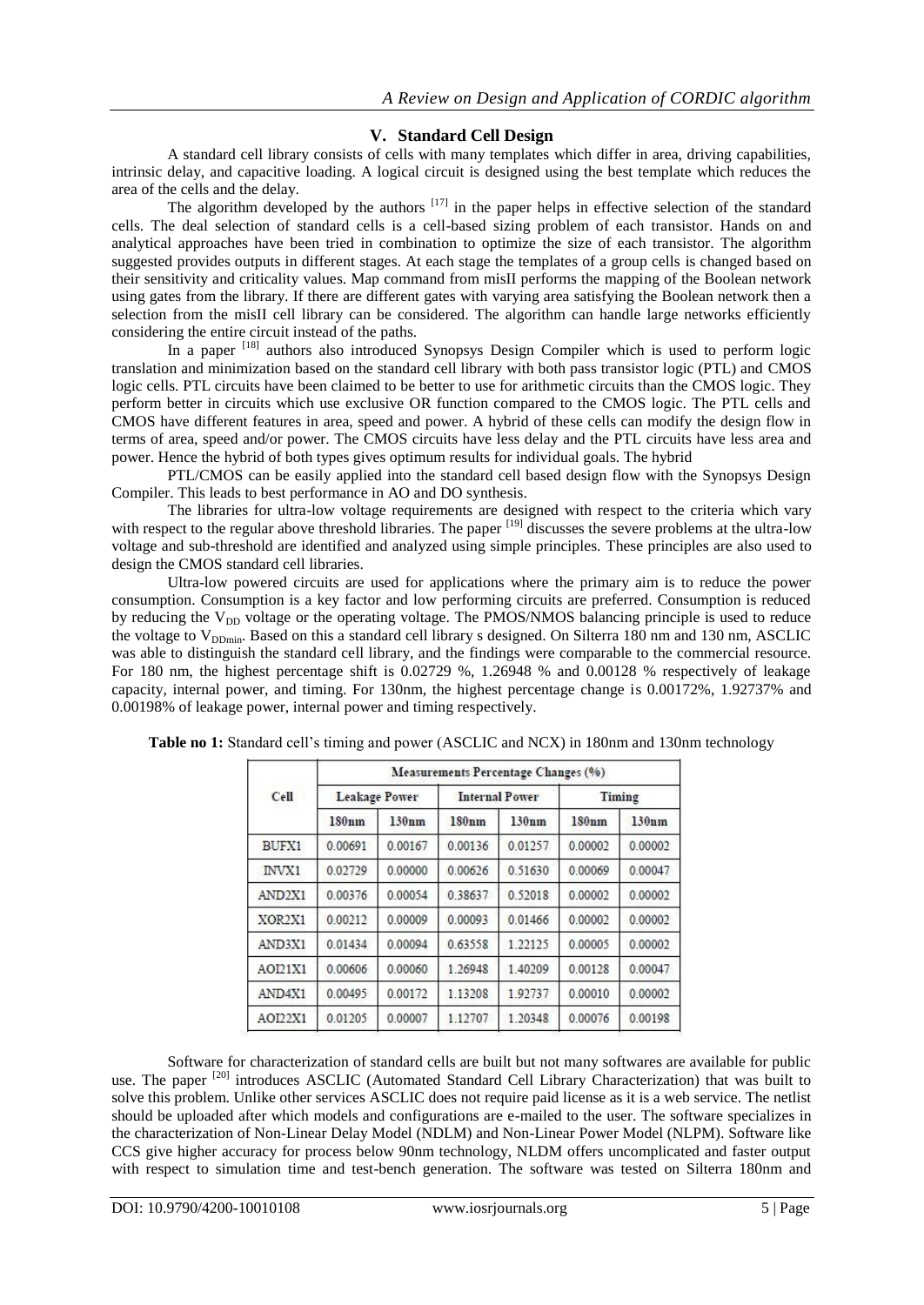130nm technology based on combinational technology and varying number of inputs. Fast and slow processes were compared to the typical process whose results are divided into two categories: characterization accuracy comparison and benchmark performance.

The design flow for characterization of standard cells has five different technologies. The paper  $[21]$  tool uses the results of the technologies and combines them with other VLSI tool processes that can be implemented easily. The false-technology FreePDK45 is used as one of the technologies for 45nm technology. Other technologies used are 0:18 µm, 0:25 µm, 0:35 µm and 0:5 µm. The design flow is automated for Virtuoso liberate from Cadence Design Systems. For each technology each library is made up of multiple cells with different drive strength. Detailed views on the electrical behavior of each of the cells are generated upon characterization of the cells. The database is generated by the tool and all of this information is stored and characterization reports are obtained. The reports consist of timing, power and signal integrity and the electrical behavior of the cell. Fabricable standard cells from other technologies like 0:18 µm, 0:25 µm, 0:35 µm and 0:5 µm can also be characterized using this design flow.

CORDIC rotator is build using pipelined architecture. It has a unit controller to control data sequence and give output. A CORDIC operates in 2 main modes: rotation and vectoring. In rotation mode, the input vector is rotated by a vector angle while in vectoring, the inputs are rotated along x-axis recording the amount of rotation.

The model introduced in the paper  $[22]$  is simulated to transform 1024 data (1K) from Cartesian domain to polar domain and vice versa. The output data is compared with the initial data to find the error data. Advantages of pipelined architecture is that it has high throughput, uses less memory to store angle values, free from looping iteration and zero delay. After the architecture of the cortex, the verification process is carried out which includes functional simulation, waveform simulation, and signal tap in FPGA. Functional simulation is used to verify the Verilog code and the synthesis result is used for waveform simulation and signal tap. The pipelined CORDIC was implemented in FPGA ALTERA cycling and the design worked at 81.31 MHz with a minimum error value of 0.05.

Several contributions have been made to harness the underlying physics of sub-threshold devices to develop an improved cell library for sub-threshold synthesis. The authors <sup>[23]</sup> discuss the factors affecting CMOS device sizing in sub-threshold operations are The Reverse Short Channel Effect (RSCE) and the Inverse Narrow Width Effect (INWE). In RSCE, as the HALO dopings are inserted at the drain and source, their dopants overlap in short channel systems, increasing the total density of dopants in the channel A 12-track implementation (2.4μm height) has been chosen, since this is the form factor used by the existing ARM R&D library. This provides a maximum width of 840 nm for each device, taking into account minimum poly overlap rules, P&R boundary distances and assuming equal P and N type diffusion areas. Two of these are discussed. The first is the standard cell sizing method, as used in the super-threshold. This suggests that increasing the width of the NMOS and PMOS devices increases their current capacity to produce, and thus produces faster cells. The second boundary suggests that to maximize gate control and thereby the ION/IOFF ratio, minimum width devices should be chosen as this maximizes the advantage produced by INWE.

The impact of negative short-channel effects in transistors is rising, especially at and below the 28 nm technology, with the reduction of geometrical sizes. Use of FinFET technology introduced in the paper [24] for 22 nm node and below instead of standard planar CMOS offers an alternative to short-channel effects problems. The mathematical model provides the analysis of the circuit timing on the basis of Elmore delay model for the specific transistors and their parallel and serial connections. This model replaces each of the transistor cells to its equivalent Pi-model. The gate delay is defined as a function of its corresponding output node resistance and capacitance.

With the change to nanometer technology as transistor sizes shrink to 28 nm and below, a range of fundamentally new design challenges are not addressed in current VLSI EDA devices, including the issue of schematic synthesis and 3D transistor structure architectures for MOS technology. With the rise in level of implementation of current microelectronic devices and the decrease of regular cells in structural sizes, design rules get more complex and their quantity grow. Despite the technology scaling decreasing sizes, the normal systems become increasingly relevant.

Typically, portable / implantable biomedical instruments have high energy resources to extend battery life, but vague operating frequency requirements caused by low bio-signal bandwidths, typically below a few kHz which are discussed by the authors  $^{[25]}$  in the paper. For biomedical applications power consumption is important. This requires a methodology to develop a suitably designed custom SCL for biomedical devices to achieve better performance in terms of strength. On comparison with the commercial standard cell library with the designed sub-threshold standard cell using a 5-stage ring oscillator and an ECG designated FIR filter the results showed a total power saving of 95.62% and a leakage power reduction of 97.54%.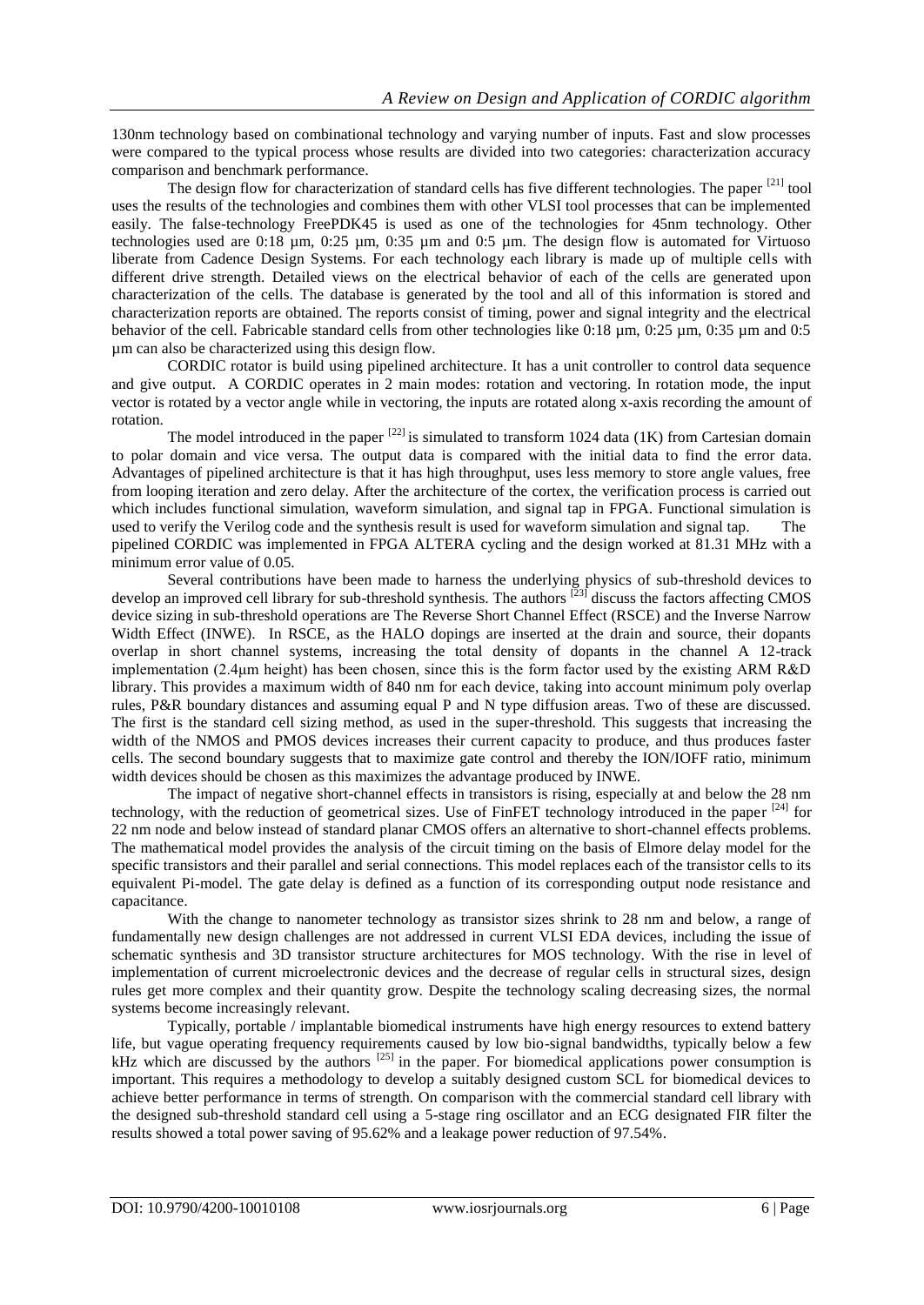| (Any silicon, 2018) | <b>ASIC Design</b>  | <b>FPGA</b> solution  | <b>PCB</b> Solution   |  |
|---------------------|---------------------|-----------------------|-----------------------|--|
| <b>Parameters</b>   |                     |                       |                       |  |
| Area                | Smaller             | Large                 | Largest               |  |
| Power               | Lower               | Higher $(9-12x)$      | Highest $(12-15x)$    |  |
| Performance         | Fastest             | Slow                  | Slowest               |  |
| Protection          | More secure         | Easy<br>reverse<br>to | Least secure          |  |
|                     |                     | engineer              |                       |  |
| Cost                | Low for high volume | for<br>small<br>Lower | Lowest for very small |  |
|                     |                     | volume                | value                 |  |
| Time to market      | Long                | Short                 | <b>Shortest</b>       |  |
| Flexibility         | Inflexible          | Configurable          | Flexible              |  |

**Table no 2:** Overall Comparison between ASIC, FPGA and PCB

#### **VI. Conclusions**

This paper gives a review of CORDIC algorithm. We have surveyed the various implementations of CORDIC algorithm mainly the software and FPGA implementation and the work done by various authors on improving the area used on the silicon substrate.  $^{[2]}$  From the survey we can conclude that both software implementation and FPGA implementation have advantages of their own.

The paper reviews the work on standard cell design and their optimization in the area and power consumption. Major aspects to be considered to build a standard cell library are the area covered by the cell, its time constraints and the power consumption. A standard cell library can be constructed for application specific requirements.

#### **References**

- [1]. Realization of Cordic Algorithm in DDS: Novel Approach towards Digital Modulators in MATLAB and VHDL, Miss. Prajakta J. Katkar, Dr.Yogesh S. Angal, Department of Electronics and Telecommunication JSPM's BSIOTR COE, Wagholi. Pune, India, 2015 International Conference on Information Processing (ICIP) Vishwakarma Institute of Technology. Dec 16-19, 2015.
- [2]. VLSI Architecture Design and Implementation for Application Specific CORDIC Processor, Amritakar Mandal, K. C Tyagi, Brajesh Kumar Kaushik, 2010 International Conference on Advances in Recent Technologies in Communication and Computing.
- [3]. VLSI implementation of synchronizer and pipelined CORDIC in OFDM receiver for fourth generation wireless LAN applications, Sudhakara Reddy Penubolu, Ramachandra Reddy Gudheti, 2011 IEEE 3rd International Conference on Communication Software and Networks.
- [4]. FPGA Implementation and Power Efficient CORDIC based ADPLL for Signal Processing and Application, Akarshika Singhal, Anjana Goen, TanutrushnaMohapatra, Dept. of Electronics and Communication Engineering, Rustamji Institute of Technology, Gwalior, M.P., India, 2017 7th International Conference on Communication Systems and Network Technologies.
- [5]. Real-time FPGA implementation of Hough Transform using gradient and CORDIC algorithm, Si Mahmoud Karabernou and Fayçal Terranti, Image and Vision Computing, Volume 23, Issue 11, 1 October 2005.
- [6]. Scalable Pipelined CORDIC Architecture Design and Implementation in FPGA, Trio Adiono, Randy Saut Purba Electrical Engineering and Informatics School, Bandung Institute of Technology Jl. Ganesha 10, Bandung 40132, Indonesia, 2009 International Conference on Electrical Engineering and Informatics.
- [7]. Area-Time Efficient Scaling-Free CORDIC Using Generalized Micro-Rotation Selection, Supriya Aggarwal, Pramod K. Meher and Kavita Khare, IEEE Transactions on Very Large Scale Integration (VLSI) Systems-2012.
- [8]. FPGA Implementation of Sine and Cosine Value Generators using Cordic Algorithm for Satellite Attitude Determination and Calculators, Shoaib Bhuria, Student Member, IEEE, and P.Muralidhar, Member, IEEE 2010 International Conference on Power, Control and Embedded Systems.
- [9]. Architectural design and FPGA implementation of radix-4 CORDIC processor, Kaushik Bhattacharyya, Rakesh Biswas, Anindya Sundar Dhar, Swapna Banerjee[, Microprocessors and Microsystems](https://www.sciencedirect.com/science/journal/01419331) [Volume 34, Issues 2–4,](https://www.sciencedirect.com/science/journal/01419331/34/2) March–June 2010.
- [10]. FPGA Prototyping of Hardware Implementation of CORDIC Algorithm, Er. Manoj Arora, Er. R S Chauhan, Er.Lalit Bagga, International Journal of Scientific & Engineering Research, Volume 3, Issue 1, January-2012.
- [11]. Concept, Design, and Implementation of Reconfigurable CORDIC, Supriya Aggarwal, Pramod K. Meher, and Kavita Khare ,IEEE Transactions on Very Large Scale Integration (VLSI) Systems
- [12]. Efficient FPGA implementation of CORDIC algorithm for circular and linear coordinates, F. Angarita, A. Perez-Pascual, T. Sansaloni, J. Valls, International Conference on Field Programmable Logic and Applications, 2005.
- [13]. CORDIC and SVD Implementation in Digital Hardware, Przemysaw M. Szecówka, Piotr Malinowski, 17th International Conference Mixed Design of Integrated Circuits and Systems - MIXDES 2010.
- [14]. Mixed-Scaling-Rotation CORDIC (MSR-CORDIC) Algorithm and Architecture for High-Performance Vector Rotational DSP Applications, Chih-Hsiu Lin and An-Yeu Wu, 2003 IEEE International Conference on Acoustics, Speech, and Signal Processing, 2003.
- [15]. FPGA Implementation of Image Rotation Using Modified Compensated CORDIC, Xiao-Gang JIANG, Jian-Yang ZHOU, Jiang-Hong SHI and Hui-Huang CHEN, 2005 6th International Conference on ASIC.
- [16]. Comparison of CORDIC Algorithm Implementations on FPGA families, Srikala Vadlamani Dr. Wagdy Mahmoud, Thirty-Fourth Southeastern Symposium on System Theory, 2002.
- [17]. Delay and Area Optimization in Standard-Cell Design, Shen Lin, M. Marek-Sadowska, Ernest S. Kuh,Department of Electrical Engineering and Computer Science University of California, Berkeley, CA 94720, 27th ACM/IEEE Design Automation Conference.
- [18]. Low Area/Power Synthesis Using Hybrid Pass Transistor/CMOS Logic Cells in Standard Cell-Based Design Environment, Shen-Fu Hsiao, *Member, IEEE*, Ming-Yu Tsai, and Chia-Sheng Wen, IEEE TRANSACTIONS ON CIRCUITS AND SYSTEMS—II: EXPRESS BRIEFS, VOL. 57, NO. 1, JANUARY 2010
- [19]. Ultra-Low Voltage Standard Cell Libraries: Design Strategies and a Case Study, Somayeh Timarchi1, Massimo Alioto, Electrical Engineering Department, Shahid Beheshti University, G. C., Tehran, Iran, *s\_timarchi@sbu.ac.ir,*ECE Dept., National University of